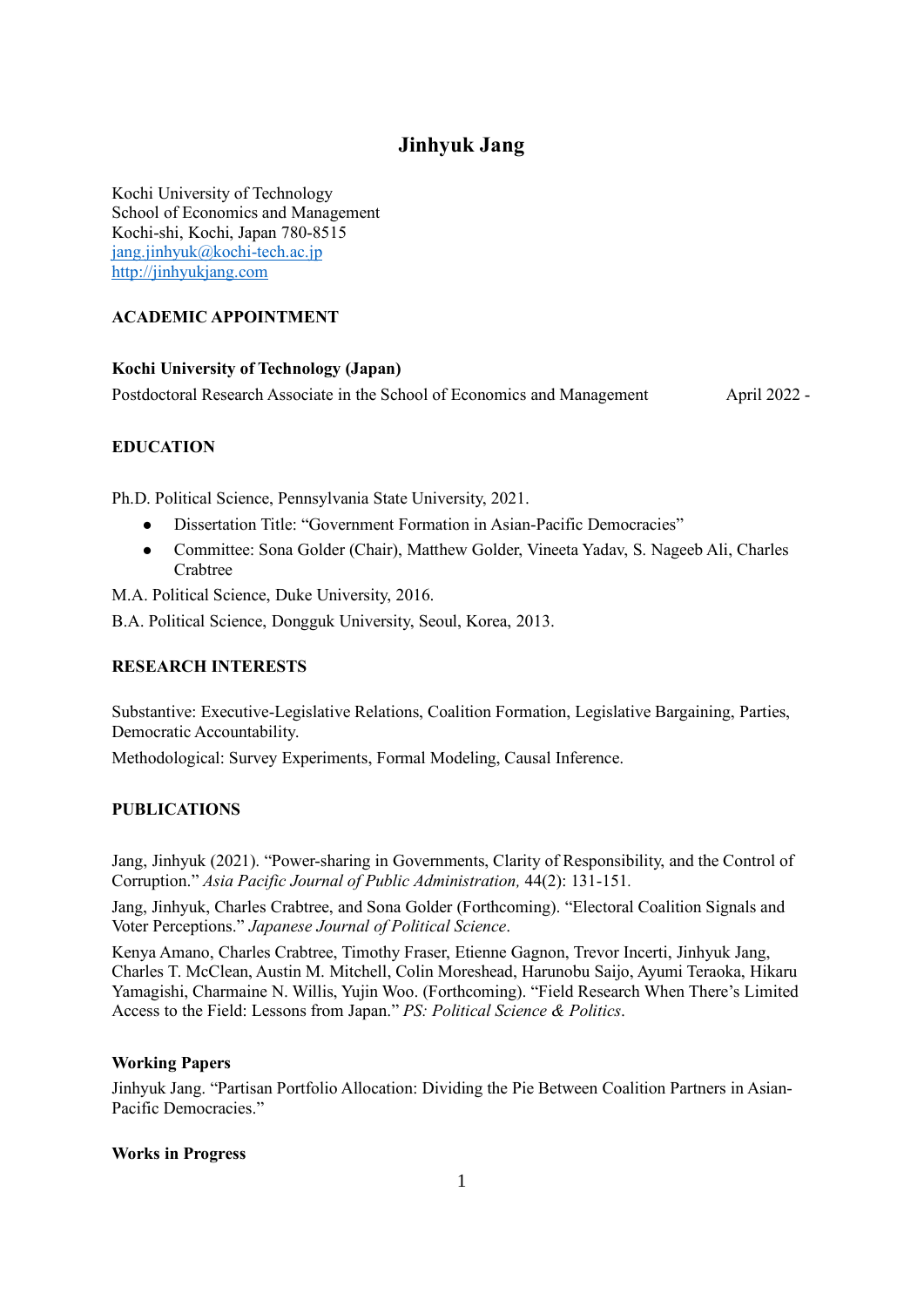Sona Golder and Jinhyuk Jang. "Women's Representation in Government in Asian-Pacific Democracies." Jinhyuk Jang. "When Do Coalition Governments Form in Asian-Pacific Democracies?" Jinhyuk Jang. "The Political and Economic Consequences of Coalition Governments."

# **RESEARCH EXPERIENCE**

| Research Assistant (Prof. Sona Golder, PSU)                  | Fall 2016, Fall 2020 - Summer 2021 |
|--------------------------------------------------------------|------------------------------------|
| Joint Research Project (Prof. John Aldrich, Duke University) | Fall 2015                          |

## **TEACHING EXPERIENCE**

| <b>Comparative/American Politics</b>                                                             |                          |
|--------------------------------------------------------------------------------------------------|--------------------------|
| Instructor                                                                                       | Fall 2021                |
| Topics in Comparative Governments and Institutions (Executive-Legislative Politics)<br>$\bullet$ |                          |
| Teaching Assistant (Prof. Matthew Golder)                                                        | Fall 2019                |
| Introduction to Comparative Politics<br>$\bullet$                                                |                          |
| Teaching Assistant (Prof. Betul Demirkaya)                                                       | Spring 2019              |
| Analysis of Comparative Political Institutions and Democratic Representation<br>$\bullet$        |                          |
| Teaching Assistant (Prof. Mark Major)                                                            | Spring 2017              |
| <b>Introduction to American Politics</b>                                                         |                          |
| <b>Methods</b>                                                                                   |                          |
| Teaching Assistant (Prof. Matthew Golder)                                                        | Spring 2020, Spring 2021 |
| Strategy and Politics (Game Theory)<br>$\bullet$                                                 |                          |
| Teaching Assistant (Prof. Eric Plutzer)                                                          | Fall 2020                |
| Survey Methods II: Analysis of Survey Data<br>$\bullet$                                          |                          |
| Teaching Assistant (Prof. Jeremy Ladd)                                                           | Spring 2020              |
| Quantitative Political Analysis<br>$\bullet$                                                     |                          |
| Teaching Assistant (Prof. Allison Harris)                                                        | Fall 2018                |
| The Scientific Study of Politics<br>$\bullet$                                                    |                          |

#### **Teaching Certificate**

Graduate Student Online Teaching Certificate (Pennsylvania State University World Campus) Fall 2020

# **PROFESSIONAL ACTIVITIES AND SERVICES**

| Judge for the Pennsylvania State University's Undergraduate Exhibition | Spring 2020, Spring 2021 |
|------------------------------------------------------------------------|--------------------------|
| Editorial Assistant, APSA's Comparative Politics Newsletter            | Fall 2017 - Fall 2018    |